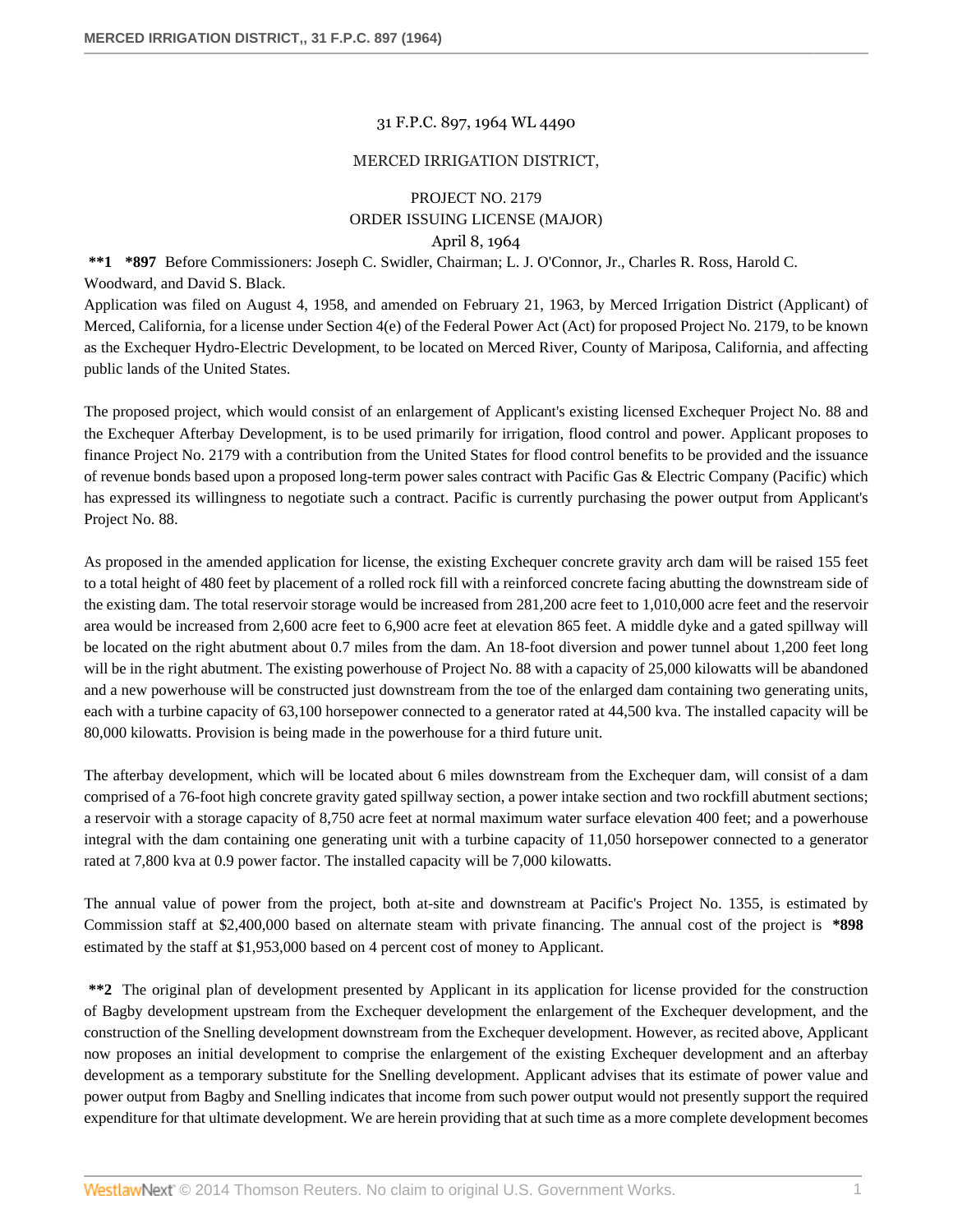economically feasible, the afterbay development would not preclude a more comprehensive development of the reach of river involved.

The Secretary of the Army and the Chief of Engineers, in reporting on the application, have recommended for inclusion in any license for the project, a special condition in the interest of flood control.

The Department of the Interior, in reporting on the application, has recommended for inclusion in any license for the project certain conditions in the interests of the Department.

The Department of Fish and Game, State of California, in reporting on the application, advised it had entered into an agreement with Applicant for the protection of fish and wildlife.

## *The Commission finds:*

(1) Applicant is a 'municipality' as defined in the Federal Power Act, and has submitted satisfactory evidence of its compliance with the requirements of all applicable State laws insofar as necessary to effect the purposes of a license for the project.

(2) The proposed project will affect lands of the United States.

(3) Public notice of the filing of the application has been given as required by the Act. There are no protests or conflicting applications before the Commission.

(4) The proposed project will not affect a Government dam.

(5) The issuance of a license for the project will not interfere or be inconsistent with the purposes for which any reservation was created or acquired.

(6) The project is best adapted to a comprehensive plan for improving and developing a waterway or waterways for the use or benefit of interstate or foreign commerce, for the improvement and utilization of water-power development, and for other beneficial public uses, including recreational purposes, upon compliance with the terms and conditions hereinafter imposed.

(7) The issuance of a license for the project will not affect the development of any water resources for public purposes which should be undertaken by the United States.

(8) The installed horsepower capacity of the proposed project for the purpose of computing the capacity component of the administrative annual charge is 116,000 horsepower, and the amount of annual charges, based on such capacity, to be paid under the license for the project, for the costs of administration of Part I of the Act is reasonable as hereinafter fixed and specified.

**\*\*3** (9) The amount of annual charges to be paid under the license for the use, occupancy and enjoyment of lands of the United States by the project shall be determined at a later date as hereinafter provided.

(10) The electrical facilities referred to in paragraph (B) below, which were included in the application for license, are parts of the project within **\*899** the meaning of Section 3(11) of the Act and should be included in the license for the project.

(11) The exhibits designated and described in paragraph (B) below, which were filed as part of the application for license, conform to the Commission's rules and regulations, and should be approved as part of the license for the project.

*The Commission orders:*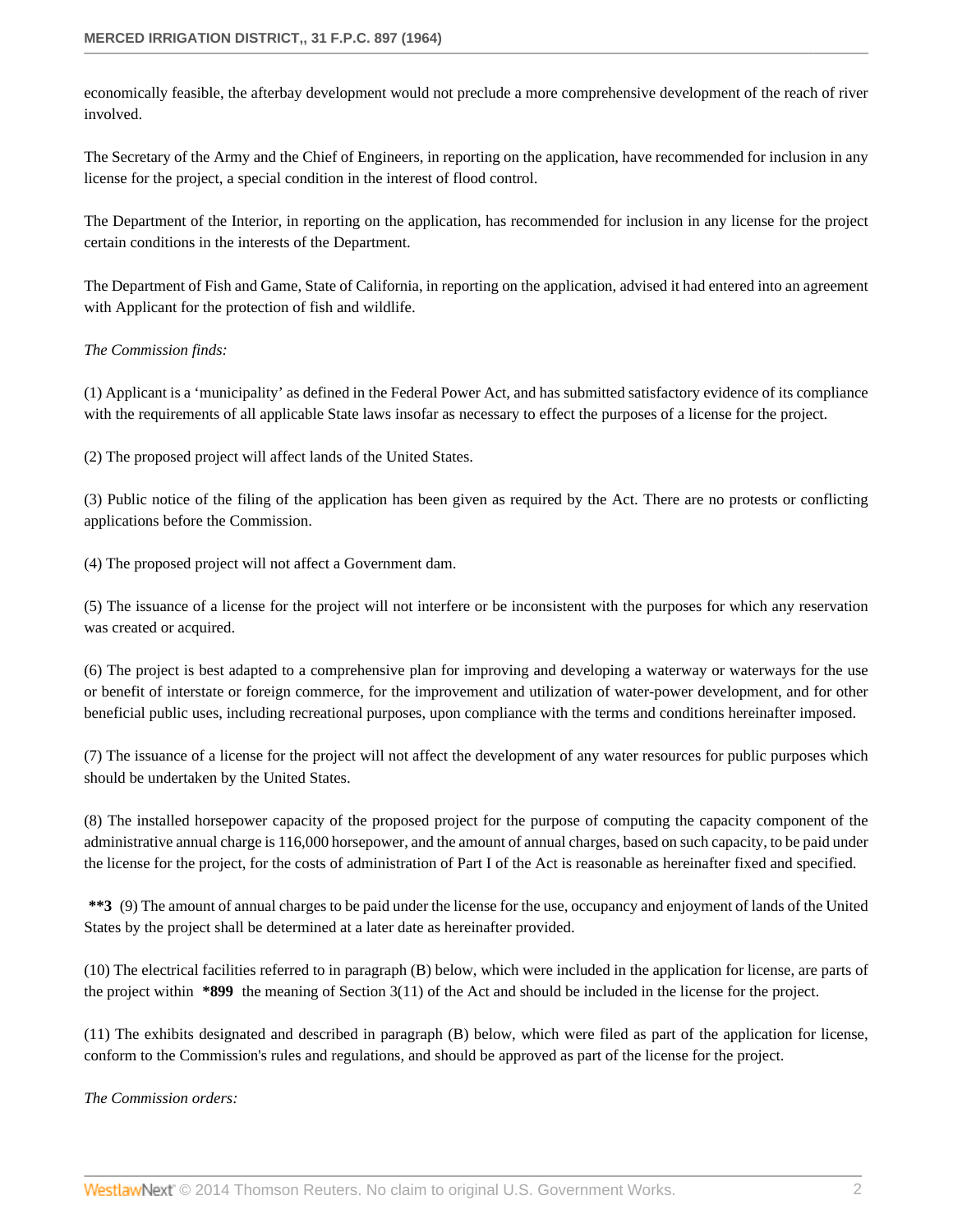(A) This license is hereby issued to Merced Irrigation District (Licensee) of Merced, California, under Section 4(e) of the Act for a period of 50 years, effective as of March 1, 1964, for the construction, operation and maintenance of Project No. 2179 on the Merced River, California, and affecting lands of the United States; subject to the terms and conditions of the Act which is incorporated by reference as a part of this license, and subject to such rules and regulations as the Commission has issued or prescribed under the provisions of the Act; provided, however, that the Licensee shall surrender its license for Project No. 88 within 30 days after such project becomes inoperative during the construction of Project No. 2179.

## (B) Project No. 2179 consists of:

(i) All lands constituting the project area and enclosed by the project boundary or the limits of which are otherwise defined and/or interest in such lands necessary or appropriate for the purpose of the project, whether such lands or interest therein are owned or held by the applicant or by the United States; such project area and project boundary being more specifically shown and described by certain exhibits which formed part of the amended application for license, and which are designated and described as follows:

Exhibit FPC No. Showing

J 2179 24 General map.

K 2179 25 Project area.

2179 26 Do.

2179 27 Project area.

2179 28 Do.

2179 29 Do.

2179 30 Do.

# (ii) All project works consisting principally of:

*Exchequer Development*, an enlargement of applicant's existing Exchequer development (FPC Project No. 88) would consist of: a 480 foot high rock fill dam with reinforced concrete facing abutting the downstream side of the existing concrete dam, with a crest length of 1,200 feet; an auxiliary rock fill dike with crest length of 1,200 feet at elevation 881 feet varying in height to 56 feet about 1/2 mile north of the dam; a gated spillway about 4,500 feet northwest of the right abutment; a reservoir with storage of 1,010,000 acrefeet and area of 6,900 acres at maximum water surface elevation 865 feet; two 10-foot steel penstocks leading to a powerhouse containing two 63,100-horsepower turbines connected to two 40,000-kilowatt generators with minimum provisions for a future unit; substation; and appurtenant mechanical facilities;

**\*\*4** *Exchequer Afterbay Development*, would be approximately 6 miles downstream from Exchequer, near the headwaters of Merced Falls reservoir owned by Pacific Gas & Electric Company (FPC Project No. 1335) and would be created by a 76 foot high concrete gravity dam with rock fill wing dams at each end; a gated spillway would be located in the concrete gravity section; a reservoir with storage of 8,750 acre-feet at maximum water surface elevation **\*900** 400 feet; one 22-foot steel penstock leading to a powerhouse containing one 11,050-horsepower turbine connected to a 7,000-kilowatt generator; substation; and appurtenant mechanical and electrical facilities; the location, nature and character of which are more specifically shown and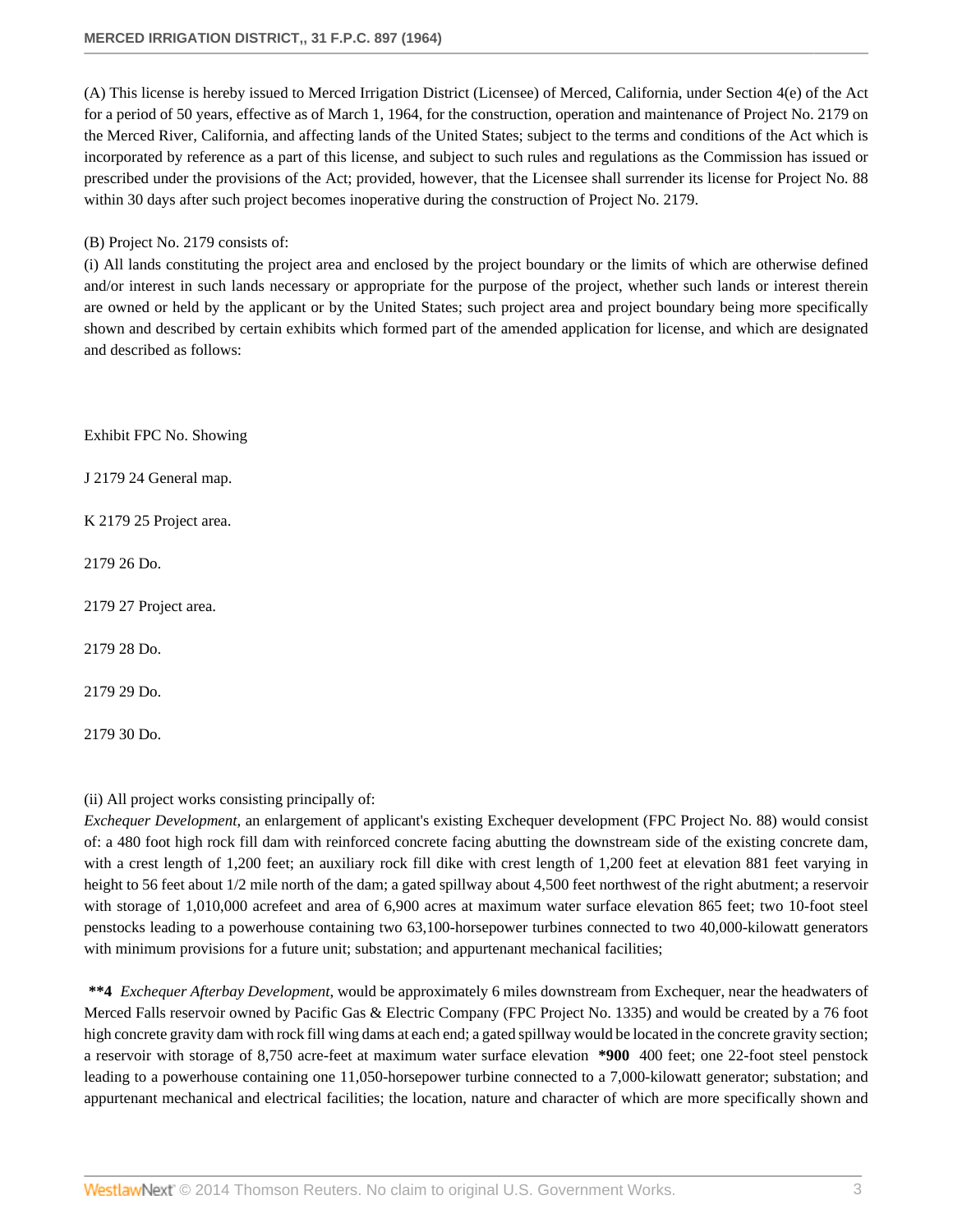described by the exhibits hereinbefore cited and by certain other exhibits which also formed part of the amended application and which are designated and described as follows:

Exhibit FPC No. Showing

L 2179 31 General Plan, Exchequer

Development.

2179 32 Typical Details, Exchequer

Development.

2179 37 Dike & Spillway,

Exchequer Development.

2179 33 General Plan, Afterbay

Dam.

2179 34 Typical Details, Afterbay

Dam.

*Exhibit M:* Comprised of two (2) pages, signed January 29, 1963, describing mechanical and electrical equipment for: 'Works Covered by this Amended Application' and 'Proposed Ultimate Development on Merced River'.

(iii) All other structures, fixtures, equipment or facilities used or useful in the maintenance and operation of the project and located on the project area, including such portable property as may be used or useful in connection with the project or any part thereof, whether located on or off the project area, if and to the extent that the inclusion of such property as part of the project is approved or acquiesced in by the Commission; also, all riparian or other rights, the use or possession of which is necessary or appropriate in the maintenance or operation of the project.

(C) This license is also subject to the terms and conditions set forth in Form L-2 (Revised February 1, 1964) entitled 'Terms and Conditions for Unconstructed Major Project Affecting Lands of the United States' (31 FPC 528), which terms and conditions, designated as Articles 1 through 33, are attached hereto and made a part hereof except for Articles 6, 7, 18, 19 and 20 thereof, and subject to the following special conditions set forth herein as additional articles:

*Article 34*. The Licensee shall commence construction of the project works within two years after the effective date of the license and shall thereafter in good faith and with due diligence prosecute such construction and shall complete construction of such works within three years thereafter.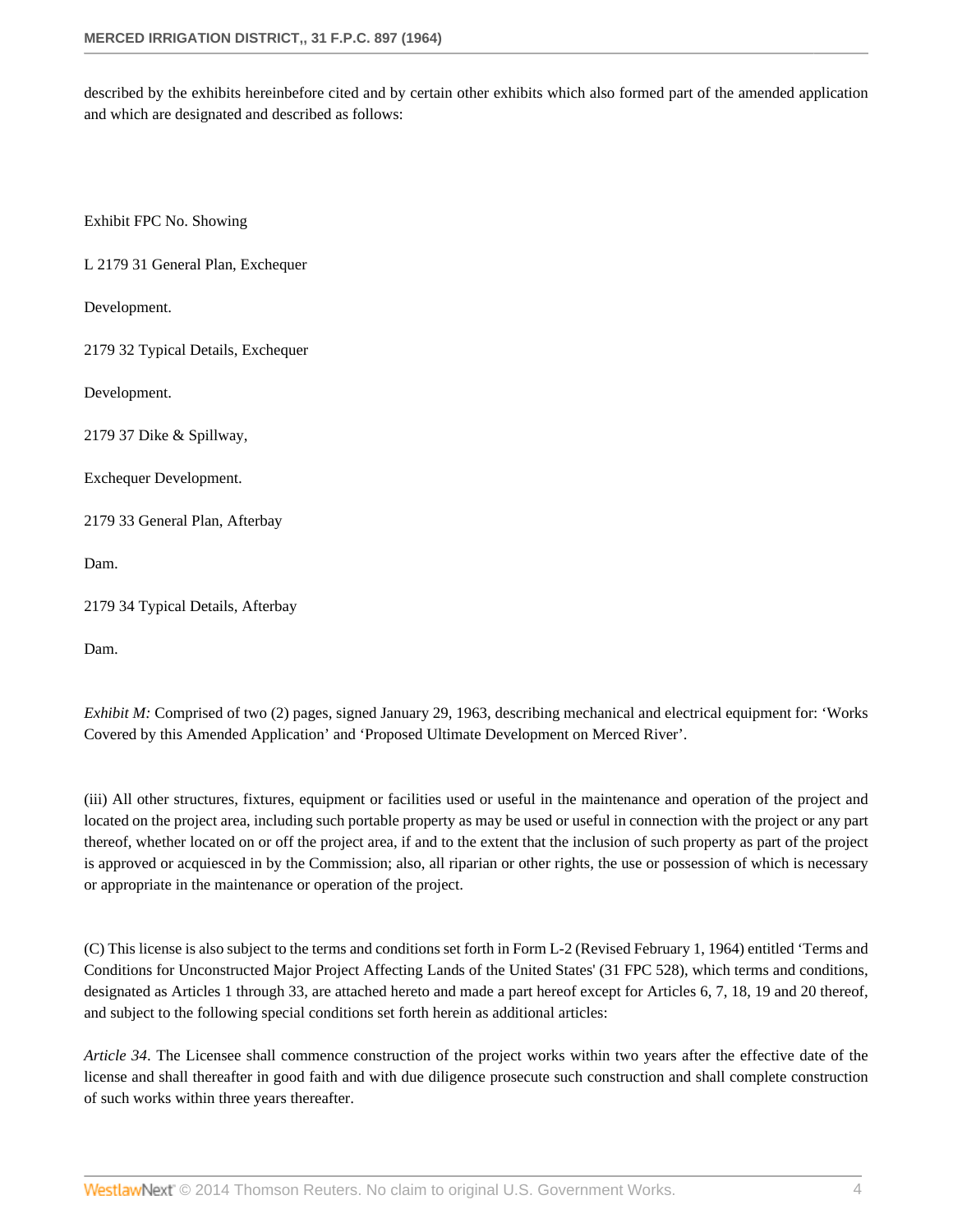**\*\*5** *Article 35*. The Licensee shall, within one year following completion of the construction of the project file with the Commission revised Exhibits F and K showing final project boundary prepared in accordance with the Commission's rules and regulations.

*Article 36*. The Licensee shall submit in accordance with the Commission's rules and regulations, revised Exhibit L drawings for the project structures and Licensee shall not begin construction of the project works until the Commission approves the Exhibits.

*Article 37*. The right, power, and authority is reserved to the United States to construct or to the Commission to issue a license authorizing the construction, operation and maintenance of a hydroelectric project which will more completely utilize the water resources of the reach of the Merced River in which the afterbay development of Project No. 2179 is located.

*Article 38*. The acceptance of this license by the Licensee shall constitute its stipulation, consent and agreement made upon its own behalf and upon the **\*901** behalf of its successors and assigns for the benefit of the United States, or the person or persons hereinafter constructing, operating and maintaining such more complete development or his or their successors and assigns that said Licensee, its successors or assigns shall amend its license to eliminate the afterbay development fo Project No. 2179 at such time as the afterbay development becomes inoperative by reason of inundation by such more complete development, that said Licensee, its successors of assigns shall not be entitled to any compensation for damages sustained by reason of inundation or destruction of the afterbay development; provided said Licensee, its successors or destruction of the entitled to receive from said more complete development for the unexpired term of the license for Project No. 2179, an amount of electric capacity and energy equal to that generated by the afterbay development with compensation to the downstream developer in an amount equal to the cost to the licensee if the capacity and energy had been received from the afterbay development. In the event the licensee for Project No. 2179 and the owner of such more complete development should be unable to agree, the amount of capacity and energy which the licensee is entitled to receive, and the amount equal to the cost if it had been generated at the afterbay development, shall be determined by the Commission.

*Article 39*. The Licensee shall enter into an agreement with the Department of the Army providing for the operation of the project for flood control in accordance with rules and regulations prescribed by the Secretary of the Army. A conformed copy of the agreement shall be filed with the Commission for its information and records prior to commencement of construction of project works.

*Article 40*. The Licensee shall provide minimum streamflow in the Merced River downstream from the project reservoirs in accordance with the following schedule:

**\*\*6** (a) Downstream from Exchequer Dam, a minimum flow of 25 cubic feet per second at all times.

(b) At Shaffer Bridge downstream from Exchequer Afterbay Dam, a minimum streamflow shall be maintained as follows:

<span id="page-4-1"></span>Period Normal Dry year<sup>[2](#page-6-0)</sup>

year (c.f.s.)

June 1 through Oct. 15 25 15

Oct. 16 through Oct. 31 75 60

<span id="page-4-0"></span>Nov. [1](#page-6-1) through Dec.  $31<sup>1</sup>$  100 75

Jan. 1 through May 31 75 60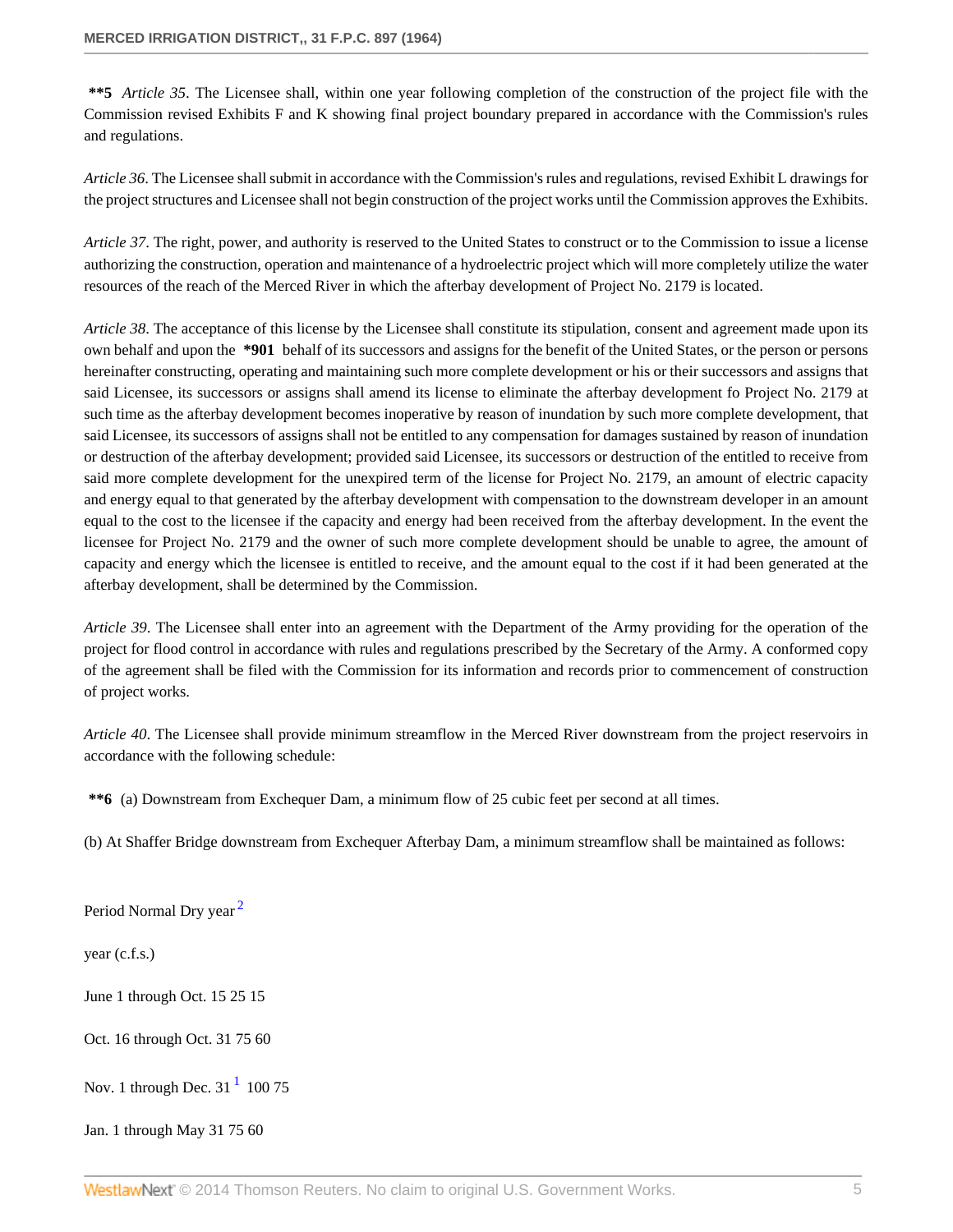*Article 41*. The Licensee shall, insofar as possible during the period November 1 through December 31, regulate the Merced River streamflow downstream from the Exchequer afterbay development between 100 and 200 cubic feet per second except during dry years when the streamflow shall be maintained between 75 and 150 cubic feet per second. Streamflow shall be measured at Shaffer Bridge.

*Article 42*. The Licensee shall operate the power plants so as to avoid rapid fluctuation of the Merced River. At Crocker-Huffman diversion, the Licensee shall, insofar as possible, restrict the rate of change of release **\*902** during any one-hour period to not more than double nor less than one-half the amount of release at the start of the change. The Licensee shall, during emergency periods, endeavor to make releases in a manner which will not be detrimental to fish.

*Article 43*. The Licensee shall make all releases at Exchequer Dam during the period, October 16 through December 31, from the outlets at or below elevation 485 feet insofar as physically possible.

*Article 44*. The Licensee shall maintain the water surface elevation of Exchequer Reservoir as high as possible from April through October and maintain a minimum pool of not less than 115,000 acre-feet in Exchequer Reservoir except for a drawdown as necessary to maintain previously recommended minimum streamflow.

*Article 45*. The Licensee shall cooperate with the Bureau of Sport Fisheries and Wildlife of the U.S. Fish and Wildlife Service to determine means of providing up to 15,000 acre-feet of project water and return flow waters to the Merced National Wildlife Refuge.

*Article 46*. The Licensee shall, prior to impounding water, dispose of all temporary structures, unused timber, brush, refuse, or other inflammable material resulting from the clearing of the land or from the construction and maintenance of the project works, and shall clear all lands in the reservoir areas up to normal water levels; except that all lands in the reservoir areas shall be cleared according to a plan to be prescribed by the Commission upon the recommendation of the California Department of Fish and Game and the Bureau of Sport Fisheries and Wildlife. The clearing of the lands and the disposal of the material shall be done with due diligence by Licensee and to the satisfaction of the authorized representative of the Commission.

**\*\*7** *Article 47*. The Licensee shall, within one year from the effective date of this license, file with the Commission for approval its proposed recreational use plan for the project. The plan shall be prepared after consultation with appropriate Federal, State and local agencies, and shall include recreational improvements which may be provided by others in addition to the improvements the Licensee plans to provide.

*Article 48*. The Licensee shall cooperate with the Central California Archeological Foundation, P.O. Box 5595, Sacramento, California, in the possible archeological survey and salvage and shall compensate for the expenses incurred but not to exceed a total of \$6,000.

*Article 49*. The Licensee shall pay to the United States the following annual charges:

(i) For the purpose of reimbursing the United States for the costs of administration of Pary I of the Act, a reasonable annual charge in accordance with the provisions of Part 11 of the Commission's regulations, in effect from time to time. The authorized installed capacity for such purposes is 116,000 horsepower.

(ii) For the purpose of recompensing the United States for the use, occupancy, and enjoyment of its lands, an amount to be determined hereafter by the Commission.

(D) The exhibits designated and described in paragraph (B) above are hereby approved as part of the license for the project.